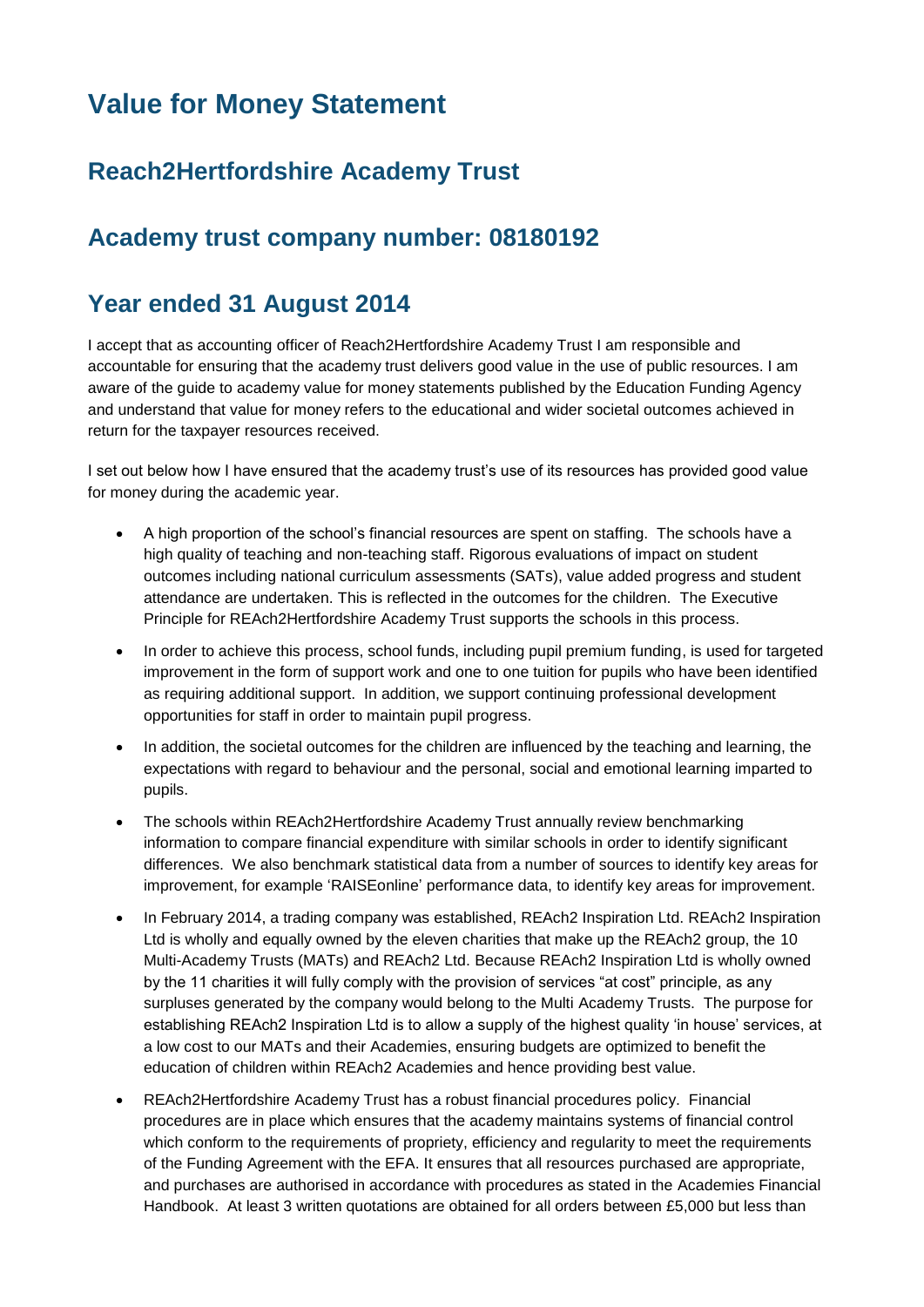£25,000 to identify the best source of goods/services. These quotes are reviewed and authorised by the governing body prior to purchase using the four principles of *best value*:

- Challenge whether the school is doing what is required to achieve the best performance, why are the services or core operations of the school being provided and how.
- Compare how the schools performance compares with that of other schools (benchmarking)
- Consult how the school ensures that it considers the views of stakeholders about the services provided.
- Compete the process undertaken by all stakeholders to ensure that the school secures the most economic, efficient and effective services.

The Headteacher, Governing Body and Multi Academy Board receive regular budget reports, future years forecasts, and reviews of income and expenditure including explanations of variations.

 In the future REACH2Hertfordshire Academy Trust will continue to target funding and Pupil Premium on quality teaching and classroom support and in providing group work and one to one support to those children that need additional help. We will also look at opportunities of improving the classroom environment and the school sites to ensure the best facilities are available to our pupils and staff.

#### *Sharing good practice - REAch2 Academy Trust.*

REAch2Hertfordshire Academy Trust has a strong relationship with REAch2 Ltd. This relationship is defined through the Memorandum of Understanding that the Trust and REAch2 Ltd have agreed. REAch2 Ltd is a charity with the purpose:

- "REAch2 (Raising Educational Achievement for Children) is an Academy Trust developed by Hillyfield Primary Academy. Its core mission is to create a family of primary academies that have strong reputations for delivering outstanding education for all pupils. Through working increasingly across a wide geographical area with schools in a variety of contexts, REAch2 will seek to be an influential voice in the primary sector."
- "The mission and vision of REAch2 is set out in its mission and vision statement. In fulfilling this mission, REAch2 has established a network of academies who share a common vision and purpose. This Memorandum acknowledges the shared vision and the commitments that REAch2 and all the REAch2 Academy Trusts and their respective REAch2 Academies (the "Trust"), by signing this Memorandum, make to each other. The relationship between REAch2 and the Trust is intended to be mutually beneficial and reflects their wish to work together and to collaborate. Whilst there is no intention to create legally binding obligations in this Memorandum, it reflects the expectations that the parties have of each other."
- "The strength of the partnership between REAch2 and the Trust and the REAch2 Academies and more widely the REAch2 network of schools lies in the fact that all look outwards as well as inwards and the interaction with others provides challenge and opportunity as well as promotes best practice. Whilst it may be clear that the primary objective of this Memorandum is to provide mutual support, nothing in this Memorandum will prohibit either REAch2 or the Trust collaborating with other local and national networks."
- In addition to this, the Trust also provides a procurement framework that enables its member academies to access commercial services that ensure value for money and consistent quality. For